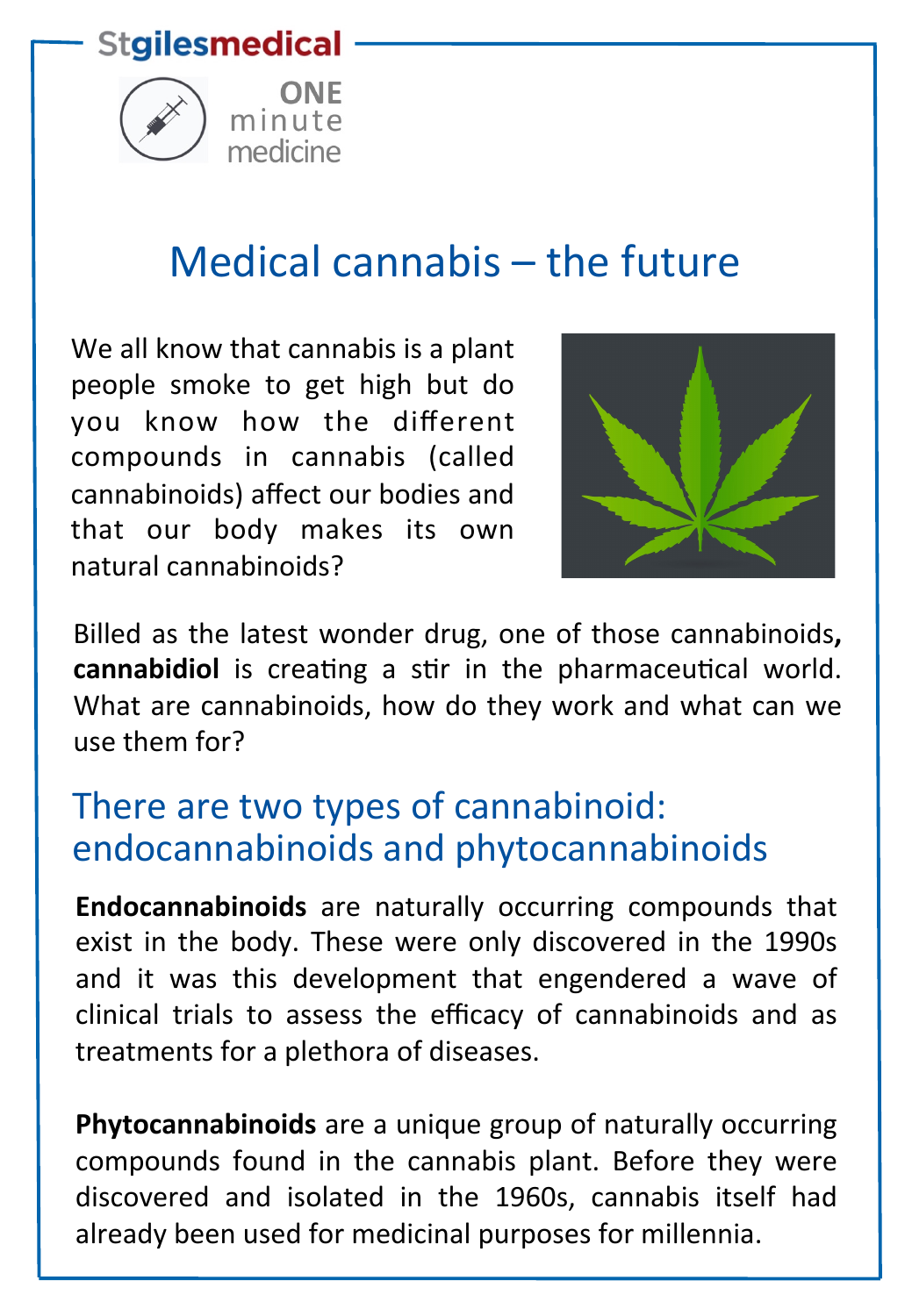## The endocannabinoid system (ECS)

BRAIN

The ECS has yet to be fully understood but its effects on the body seem to be related to the maintenance of homeostasis in health and disease. These can be broadly summarised as:

*"relax, eat,*  sleep, protect and forget".

Two endocannabinoid receptors have been discovered: CB1 and CB2. CB1 receptors are ubiquitous in the central and peripheral nervous system. They are most abundant in parts of the brain responsible for movement, memory, cognition, the perception of pain, emotion, appetite, reward and the regulation of body functions.



Over 60 phytocannabinoids have been identified so far but the most researched are delta-9-tetrahydrocannabinol (THC) and cannabidiol (CBD). These compounds are ligands for the endogenous CB1 and CB2 receptors and have been purported to have myriad effects on the human body.